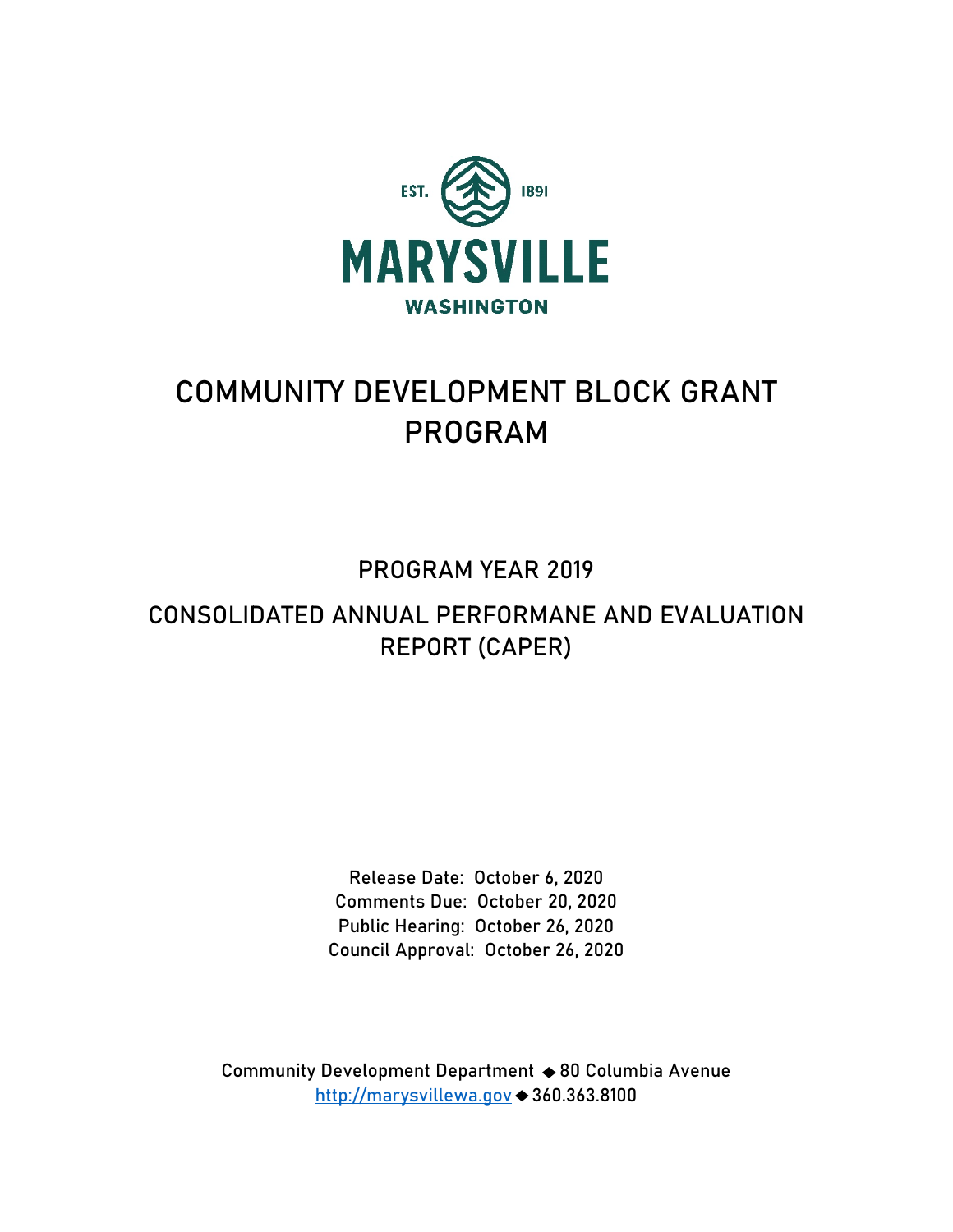## **CR-05 - Goals and Outcomes**

#### **Progress the jurisdiction has made in carrying out its strategic plan and its action plan. 91.520(a)**

This could be an overview that includes major initiatives and highlights that were proposed and executed throughout the program year.

Of the Public Services projects funded, all but two met or exceeded their goals. The activities that were not able to quite meet their goals only fell short by a small amount. This was due to the COVID-19 Pandemic and the restrictions put in place by the Governor's Office. Housing Hope Beachwood Apartments was unable to expend all of the funds they were awarded, again, due to the restrictions put in place in response to COVID-19. While not all funds were expended, they were still able to meet their goals. The Capital Facilities project was completed on time and on budget, though the total funds awarded were not dispersed within PY2019.

To date, \$340,566.67 of Program Year 2019 funds have been expended by the City of Marysville CDBG Program. The activities and operations of these organizations have been vital to the City fulfilling its goals and objectives in assistance to Homeless Needs and Community Development Needs.

The U.S. Department of Housing and Urban Development allocated a cumulative total of \$587,033 in Community Development Block Grant funds to be used to prevent, prepare for, and respond to COVID-19. This allocation was authorized by the Coronavirus Aid, Relief, and Economic Security Act (CARES Act), Public Law 116-136, which was signed by President Trump on March 27, 2020, to respond to the growing effects of this historic public health crisis (CDBG-CV). As of the date of this report, the City has expended \$118,590. This allocation was able to assist 15 microenterprises that were negatively impacted by the shut down related to COVID-19. Each of these businesses are located within Marysville City limits, have been in operation for at least a year prior to the pandemic, and have 5 or fewer employees. Many are minority or female owned businesses. Another \$50,000 has been awarded to various agencies to assist in the response to COVID-19, specifically one time emergency grants for rental/mortgage assistance not to exceed three consecutive months. The City is working to determine how to best allocate largest and most recent award.

In the Non-Homeless Special needs category, the subrecipients nearly met or exceeded the expected outcomes. Feedback from the community on the services provided has been very positive. These services allow low income seniors and disabled adults to remain in their homes and retain their independence, provide in-home meals to those with food insecurity, and provides meals both during and after school to low income and homeless children throughout the schools which serve the City. The subrecipients track the number of individuals served to determine the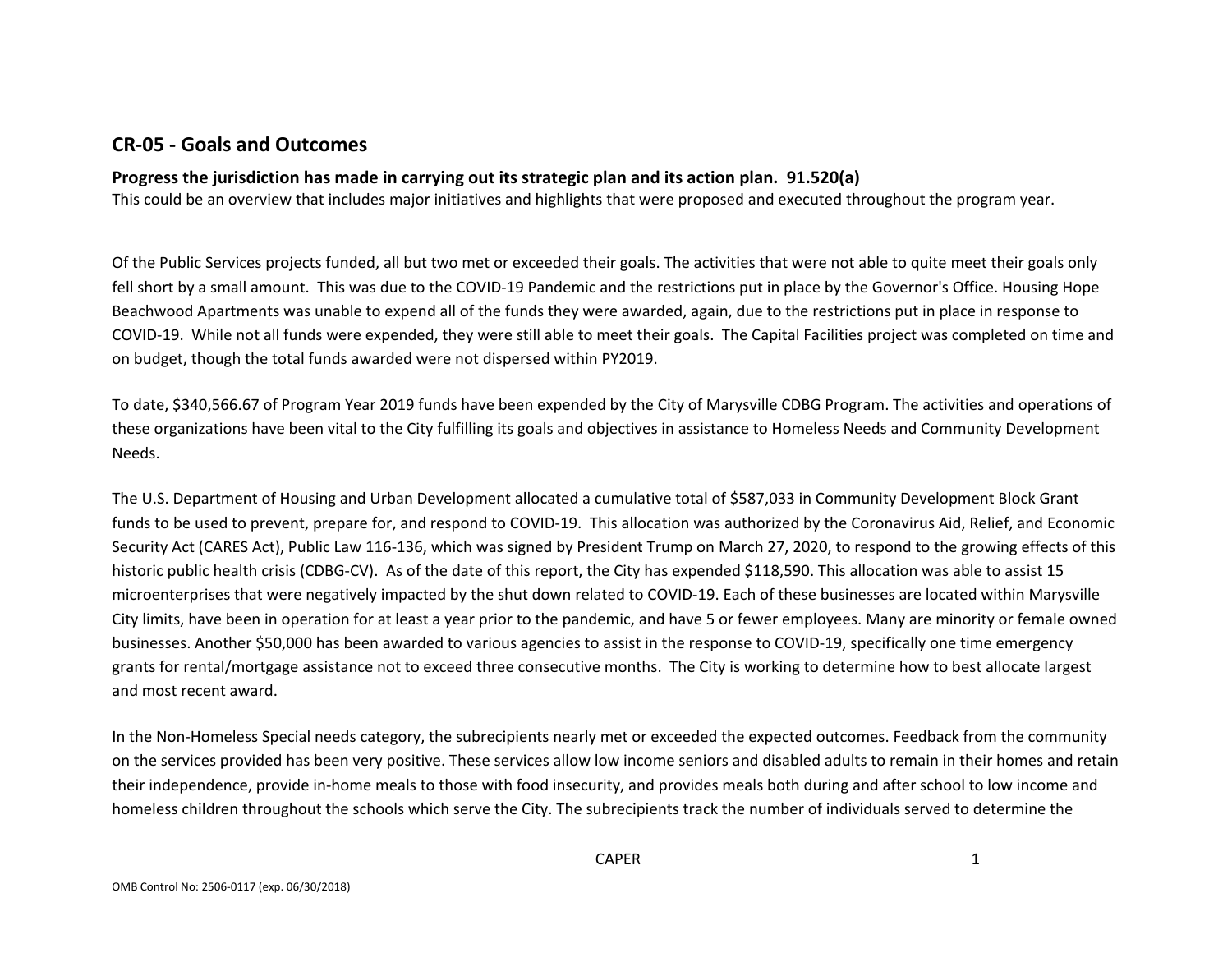accomplishments of the programs as well as surveying those served to determine the level of satisfaction and success of the programs.

Housing Hope, which provides housing and supportive services for homeless and at risk of homelessness families, exceeded it goals for the sixth consecutive year. PY2019 proved especially challenging given the restrictions put in place in response to COVID-19, and while the subrecipient was not able to expend all funds due to these restrictions, they still met or exceeded their goals. This subrecipient aides in preventing homelessness by providing low-income housing along with supportive services to ensure residents can obtain steady employment and stable finances, allowing them to obtain more permanent housing. Families and individuals are tracked by the subrecipient to determine whether outcomes and goals of the program are being met.

Overall, the goals and objectives outlined in the 2015-2019 Consolidated as well as the Program Year 2019 Annual Action Plan are being met or exceeded.

### **Comparison of the proposed versus actual outcomes for each outcome measure submitted with the consolidated plan and explain, if applicable, why progress was not made toward meeting goals and objectives. 91.520(g)**

Categories, priority levels, funding sources and amounts, outcomes/objectives, goal outcome indicators, units of measure, targets, actual outcomes/outputs, and percentage completed for each of the grantee's program year goals.

| Goal                     | Category                                | <b>Source</b><br><b>Amount</b> | Indicator                                                                                                      | Unit of<br><b>Measure</b> | Expected<br>-<br><b>Strategic</b><br><b>Plan</b> | Actual-<br><b>Strategic</b><br>Plan | Percent<br>Complete | <b>Expected</b><br>$\overline{\phantom{m}}$<br>Program<br>Year | Actual-<br>Program<br>Year | Percent<br>Complete |
|--------------------------|-----------------------------------------|--------------------------------|----------------------------------------------------------------------------------------------------------------|---------------------------|--------------------------------------------------|-------------------------------------|---------------------|----------------------------------------------------------------|----------------------------|---------------------|
| Community<br>Development | Non-Housing<br>Community<br>Development | CDBG:<br>\$                    | Public Facility or<br>Infrastructure Activities<br>other than<br>Low/Moderate Income<br><b>Housing Benefit</b> | Persons<br>Assisted       | 1                                                | $\mathbf{1}$                        | 100.00%             | 1                                                              | 1                          | 100.00%             |
| Community<br>Development | Non-Housing<br>Community<br>Development | CDBG:<br>\$                    | Public service activities<br>other than<br>Low/Moderate Income<br><b>Housing Benefit</b>                       | Persons<br>Assisted       | 41                                               | 57                                  | 139.02%             |                                                                |                            |                     |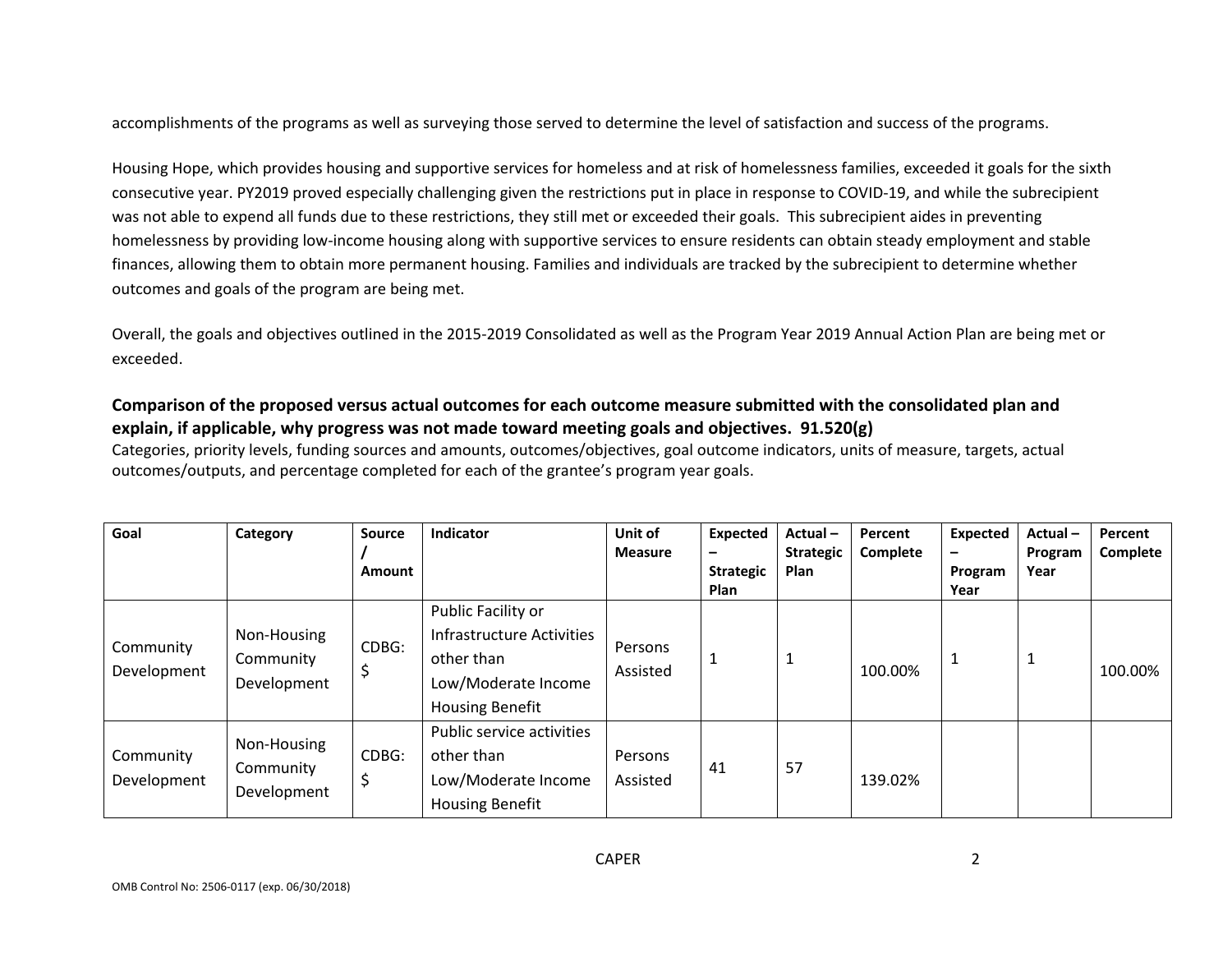| Community<br>Development             | Non-Housing<br>Community<br>Development                                                | CDBG:<br>\$ | <b>Homeless Person</b><br>Overnight Shelter                                              | Persons<br>Assisted          | 0  | $\boldsymbol{0}$ |           |              |              |         |
|--------------------------------------|----------------------------------------------------------------------------------------|-------------|------------------------------------------------------------------------------------------|------------------------------|----|------------------|-----------|--------------|--------------|---------|
| Community<br>Development             | Non-Housing<br>Community<br>Development                                                | CDBG:<br>\$ | Overnight/Emergency<br>Shelter/Transitional<br><b>Housing Beds added</b>                 | <b>Beds</b>                  | 0  | 0                |           |              |              |         |
| Community<br>Development             | Non-Housing<br>Community<br>Development                                                | CDBG:<br>\$ | Other                                                                                    | Other                        | 0  | $\pmb{0}$        |           | $\mathbf{1}$ | $\mathbf 0$  | 0.00%   |
| Homelessness                         | <b>Homeless</b>                                                                        | CDBG:<br>\$ | Homelessness<br>Prevention                                                               | Persons<br>Assisted          | 70 | 92               | 131.43%   | 75           | 82           | 109.33% |
| Housing                              | Affordable<br>Housing<br><b>Public Housing</b><br>Non-Homeless<br><b>Special Needs</b> | CDBG:<br>\$ | Rental units<br>rehabilitated                                                            | Household<br>Housing<br>Unit |    | 0                |           |              |              |         |
| Housing                              | Affordable<br>Housing<br><b>Public Housing</b><br>Non-Homeless<br><b>Special Needs</b> | CDBG:<br>\$ | <b>Homeowner Housing</b><br>Rehabilitated                                                | Household<br>Housing<br>Unit | 75 | 144              | 192.00%   | 75           | 82           | 109.33% |
| Non-homeless<br><b>Special Needs</b> | Non-Homeless<br><b>Special Needs</b>                                                   | CDBG:<br>\$ | Public service activities<br>other than<br>Low/Moderate Income<br><b>Housing Benefit</b> | Persons<br>Assisted          | 35 | 1168             | 3,337.14% | 558          | 1140         | 204.30% |
| Non-homeless<br><b>Special Needs</b> | Non-Homeless<br><b>Special Needs</b>                                                   | CDBG:<br>\$ | <b>Homeless Person</b><br>Overnight Shelter                                              | Persons<br>Assisted          | 0  | 0                |           |              |              |         |
| Planning and<br>Administration       | Planning and<br>Administration                                                         | CDBG:<br>\$ | Other                                                                                    | Other                        | 1  | $\mathbf{1}$     | 100.00%   | $\mathbf{1}$ | $\mathbf{1}$ | 100.00% |

**Table 1 - Accomplishments – Program Year & Strategic Plan to Date**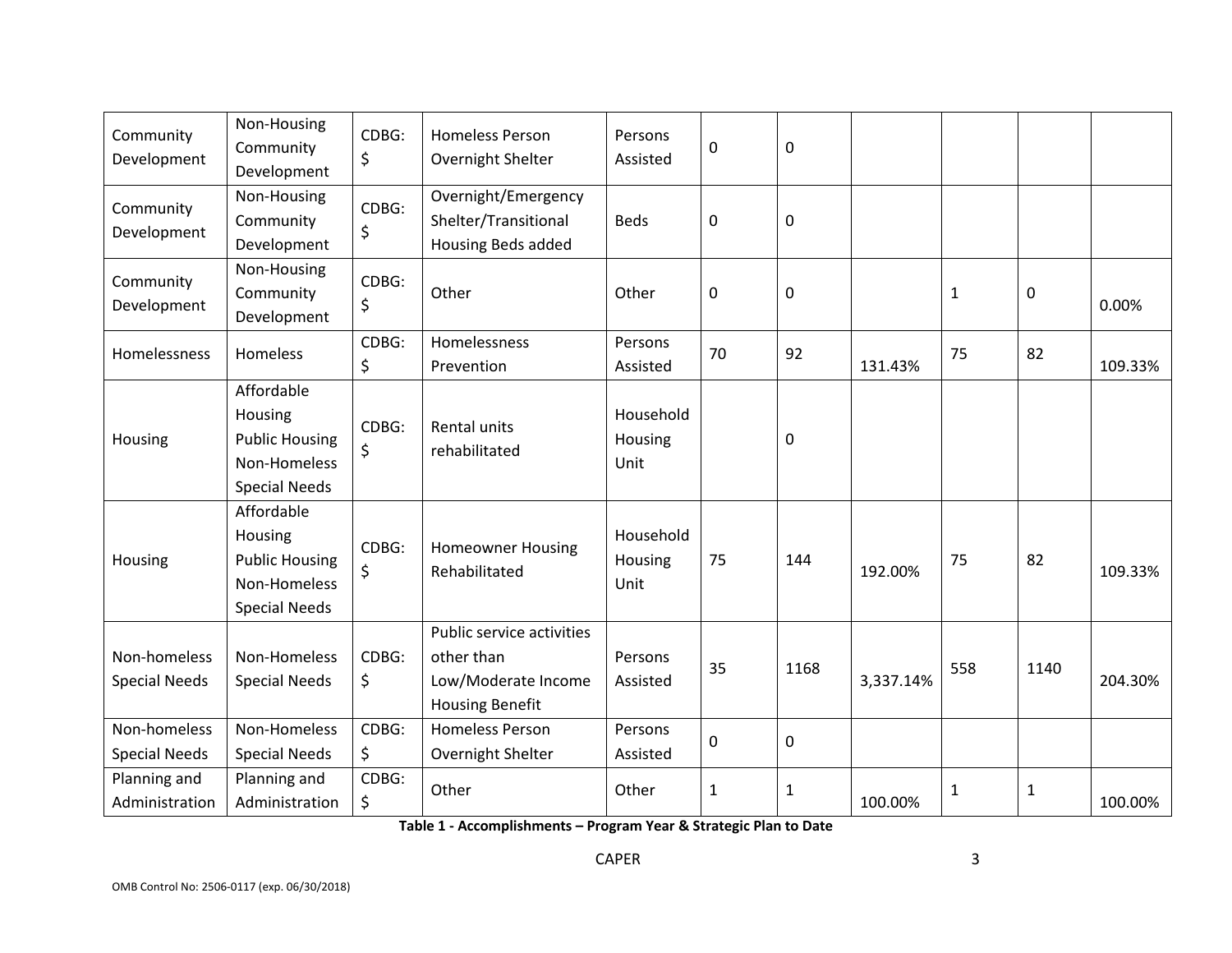**Assess how the jurisdiction's use of funds, particularly CDBG, addresses the priorities and specific objectives identified in the plan, giving special attention to the highest priority activities identified.**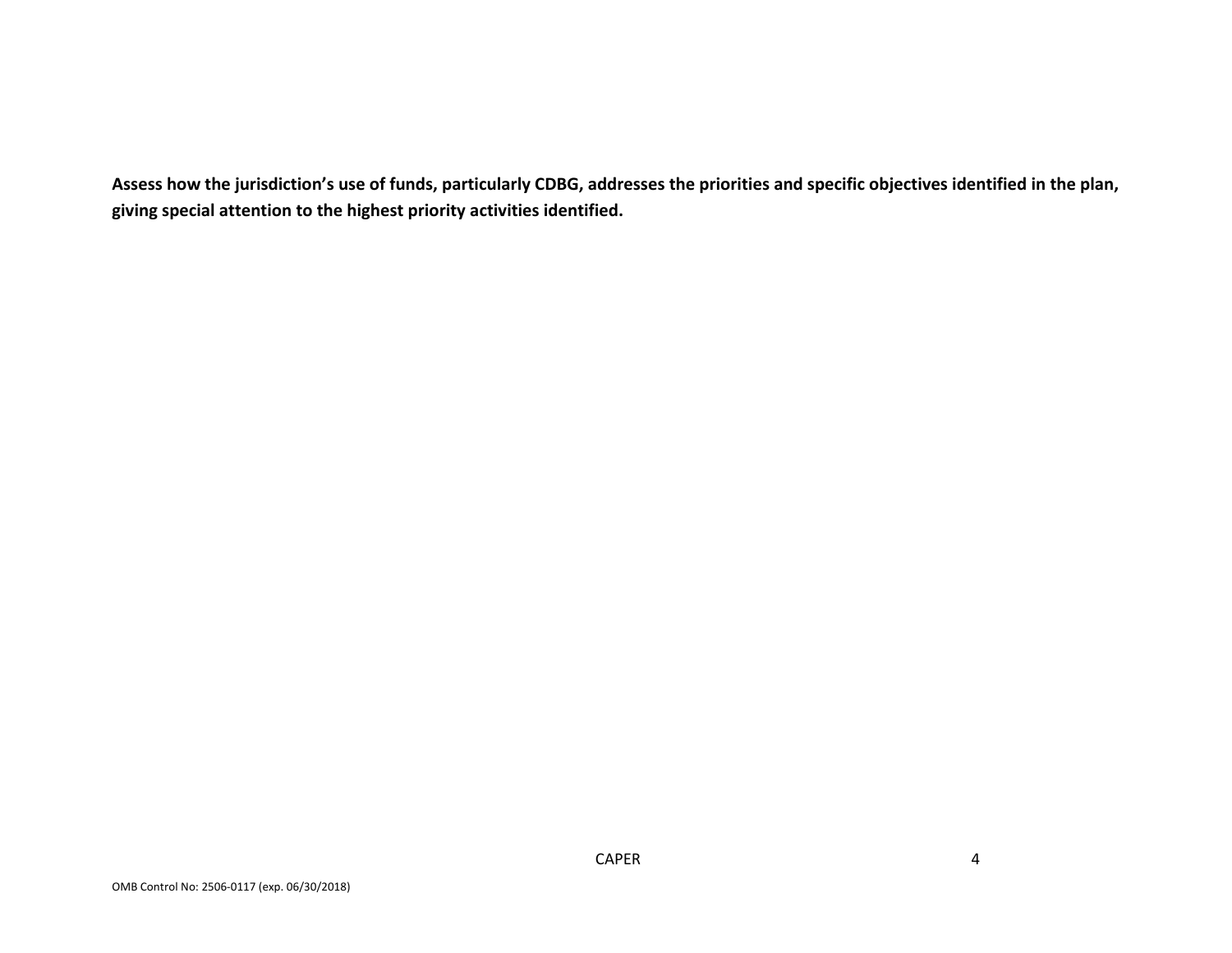## **CR-10 - Racial and Ethnic composition of families assisted**

**Describe the families assisted (including the racial and ethnic status of families assisted). 91.520(a)** 

|                                           | <b>CDBG</b> |
|-------------------------------------------|-------------|
| White                                     | 1,037       |
| <b>Black or African American</b>          | 26          |
| Asian                                     | 72          |
| American Indian or American Native        | 86          |
| Native Hawaiian or Other Pacific Islander |             |
| <b>Total</b>                              | 1,228       |
| Hispanic                                  | 379         |
| Not Hispanic                              | 849         |

#### **Table 2 – Table of assistance to racial and ethnic populations by source of funds**

#### **Narrative**

The City works to provide funding to agencies that serve racially and ethnically diverse individuals and families. The City encourages subrecipients to reach out to groups that may be isolated in ways such as translating informational materials to the languages other than English that are most commonly spoken in the area. Families served were all low-income or at risk of homelessness and/or of racially and ethnically diverse populations.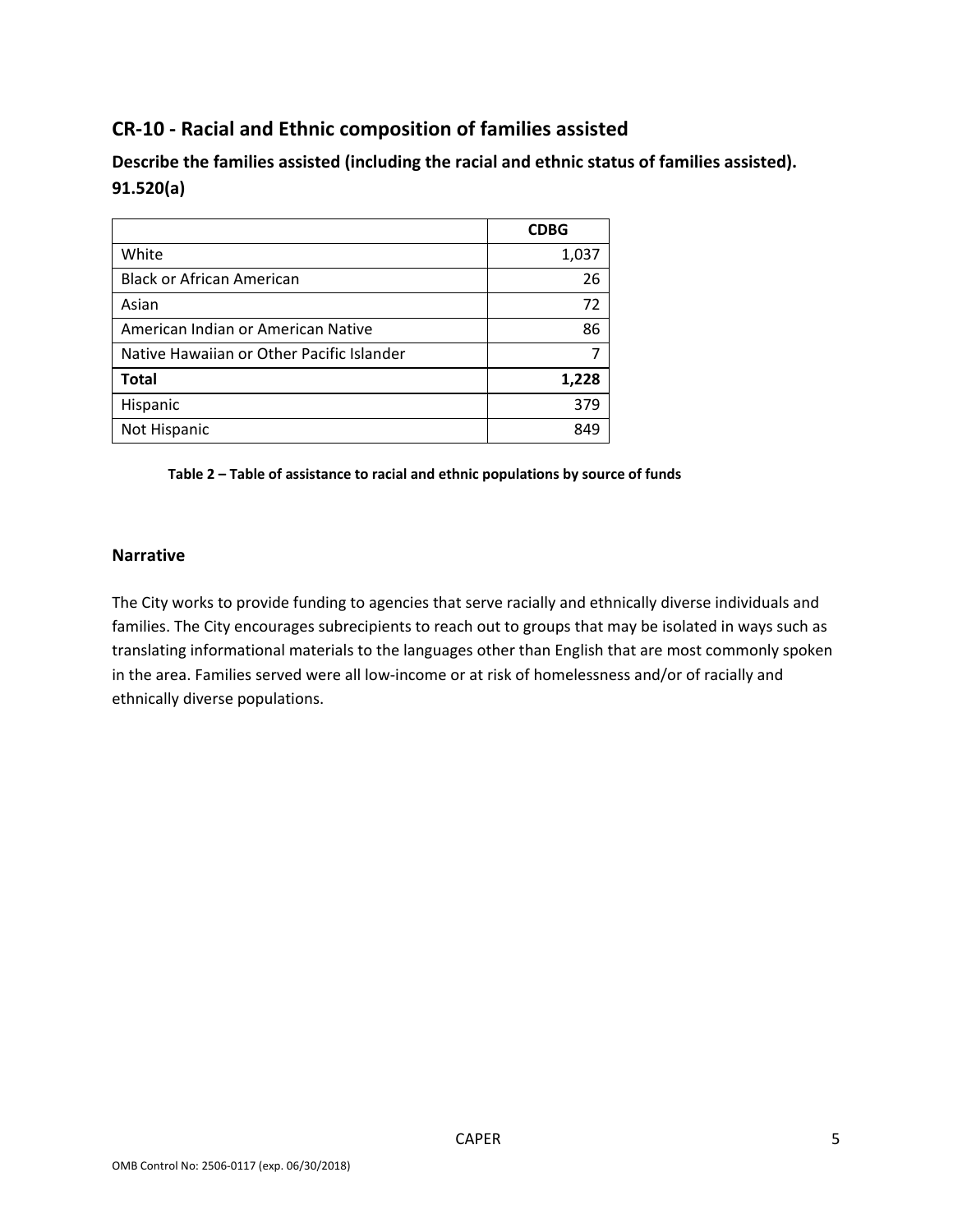## **CR-15 - Resources and Investments 91.520(a)**

| <b>Source of Funds</b> | Source           | <b>Resources Made</b><br>Available | <b>Amount Expended</b><br><b>During Program Year</b> |  |
|------------------------|------------------|------------------------------------|------------------------------------------------------|--|
| <b>CDBG</b>            | public - federal | 347.846                            | 340,567                                              |  |

#### **Identify the resources made available**

**Table 3 - Resources Made Available** 

#### **Narrative**

The City received a total of \$347,846.00 in CDBG funds for PY2019. \$340,566.67 was expended for PY2019 projects and activities as of the date of this report. An additional \$587,033 was allocated to the City to prepare, prevent and respond to Coronaviurs through the Federal CARES Act. To date, the City has received three rounds of funding. Of the total allocated, \$118,590 has already been disbursed and another \$50,000 has been awarded. A total of \$459,156.67 in CDBG and CDVG-CV funds was disbursed during PY2019.

#### **Identify the geographic distribution and location of investments**

| <b>Target Area</b> | <b>Planned Percentage</b><br>of Allocation | <b>Actual Percentage of</b><br><b>Allocation</b> | <b>Narrative Description</b> |
|--------------------|--------------------------------------------|--------------------------------------------------|------------------------------|
|                    |                                            |                                                  |                              |
| City of Marysville | 89                                         | 59                                               |                              |
| Downtown           |                                            |                                                  | Not all awarded funds were   |
| Marysville         | 11                                         | 41                                               | expended                     |

**Table 4 – Identify the geographic distribution and location of investments** 

#### **Narrative**

The Public Service projects funded by CDBG funds (Catholic Community Services, and Homage Senior Services of Snohomish County Minor Home Repair and Meals on Wheels) serve individuals and families City-wide. Some of the residents served may be in the Downtown area, though it is not a requirement to be eligible for the service. The City does not track whether clients are located in Downtown Marysville, therefore, the percentages above may not provide an entirely clear representation. Only funds awarded to projects that are specific to the Downtown area are included in the numbers above. Much of the downtown area falls within low-moderate income census tracts.

The Beachwood apartments are located within the Downtown area. Housing Hope, which operates the facility, was awarded and expended \$12,997.22 at this location. The Alder Avenue Sidewalk project was completed within the Downtown Area.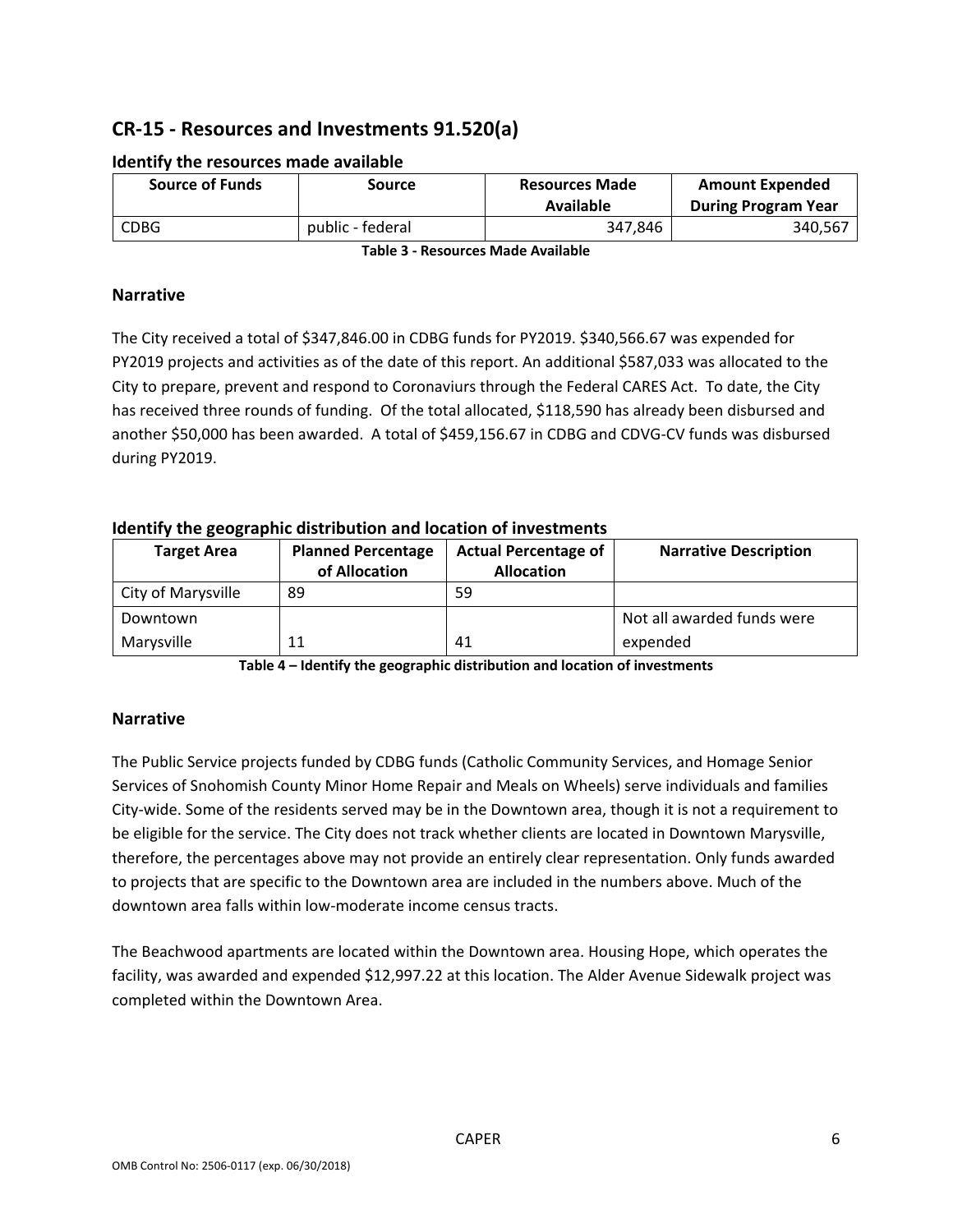#### **Leveraging**

**Explain how federal funds leveraged additional resources (private, state and local funds), including a description of how matching requirements were satisfied, as well as how any publicly owned land or property located within the jurisdiction that were used to address the needs identified in the plan.** 

The City has actively sought funding sources in addition to CDBG to leverage its resources. Grant funds from Transportation Benefit District, Marysville Sunrise Rotary, United Way, HUD-CoC, Older Americans Act, Nutrition Services Incentive Program, and others were used for multiple projects throughout the City. By securing CDBG funds, subrecipients were able to leverage additional funds from the above referenced resources.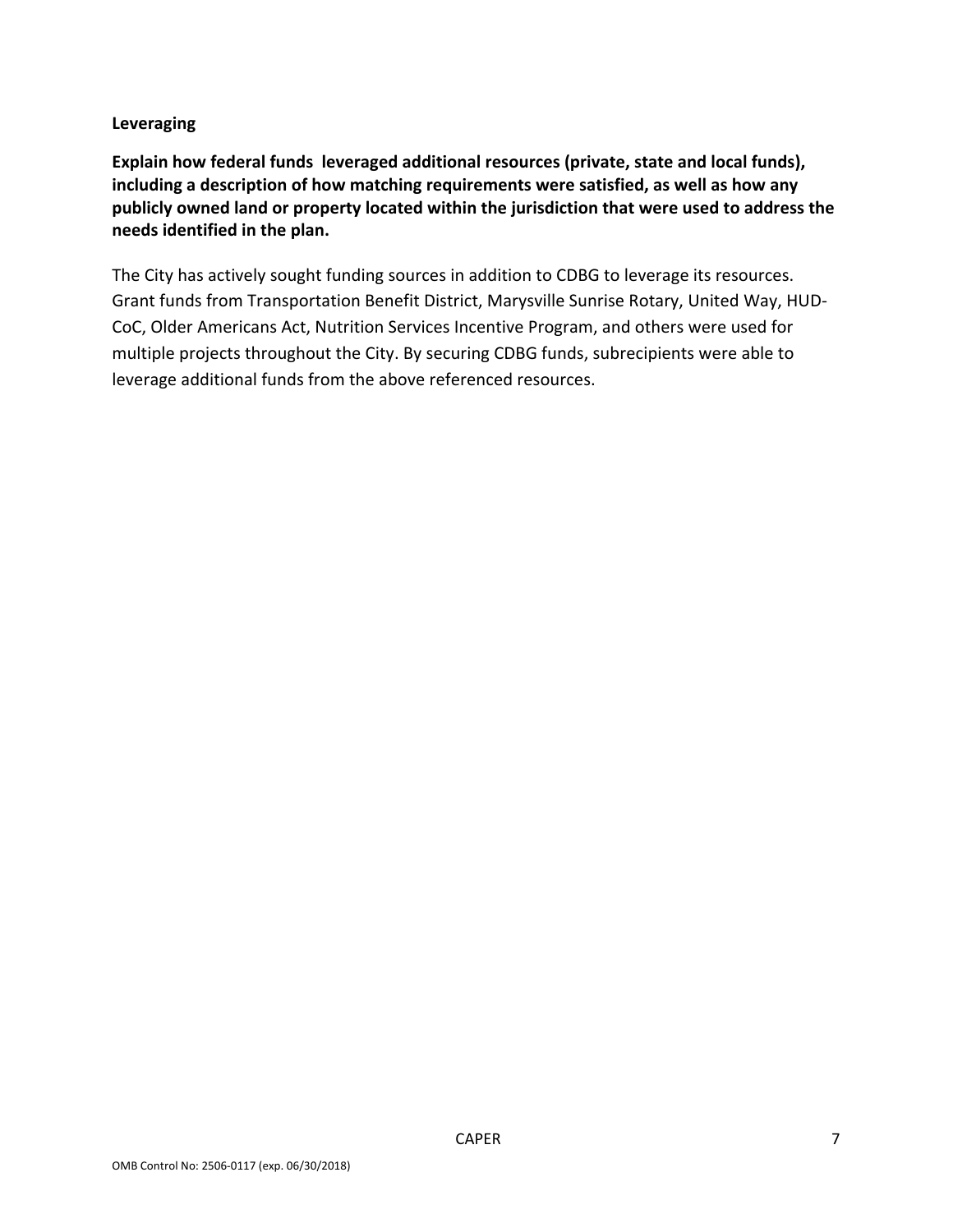## **CR-20 - Affordable Housing 91.520(b)**

**Evaluation of the jurisdiction's progress in providing affordable housing, including the number and types of families served, the number of extremely low-income, low-income, moderate-income, and middle-income persons served.** 

|                                          | <b>One-Year Goal</b> | Actual |
|------------------------------------------|----------------------|--------|
| Number of Homeless households to be      |                      |        |
| provided affordable housing units        | 20                   |        |
| Number of Non-Homeless households to be  |                      |        |
| provided affordable housing units        |                      |        |
| Number of Special-Needs households to be |                      |        |
| provided affordable housing units        | O                    |        |
| <b>Total</b>                             | 20                   |        |

**Table 5 – Number of Households** 

|                                        | <b>One-Year Goal</b> | Actual |
|----------------------------------------|----------------------|--------|
| Number of households supported through |                      |        |
| <b>Rental Assistance</b>               | 0                    | 0      |
| Number of households supported through |                      |        |
| The Production of New Units            | 0                    |        |
| Number of households supported through |                      |        |
| <b>Rehab of Existing Units</b>         | 70                   | 82     |
| Number of households supported through |                      |        |
| <b>Acquisition of Existing Units</b>   | 0                    |        |
| <b>Total</b>                           | 70                   | 82     |

**Table 6 – Number of Households Supported** 

**Discuss the difference between goals and outcomes and problems encountered in meeting these goals.** 

#### **Discuss how these outcomes will impact future annual action plans.**

Based on the outcomes, the City will likely continue to work with these agencies as the goals and outcomes are being met, nearly met, or exceeded, and there is clearly a need in the community. The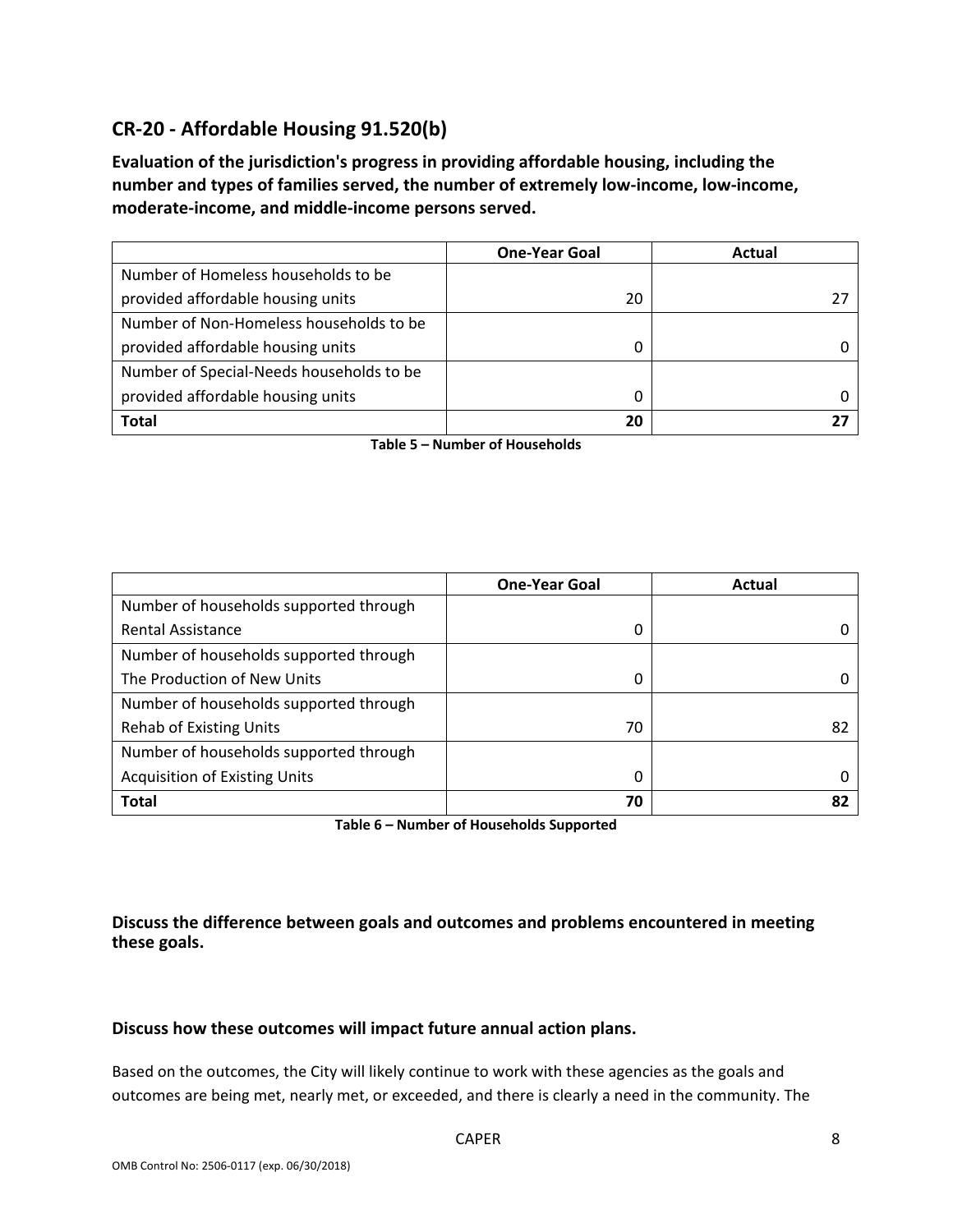City was encouraged by the agencies abilities to adapt in a difficult and unprecedented time. The goals seem attainable based on the funding available, and the City will likely continue with similar goals assuming similar funding levels. The limited amount of funds the City receives may limit the number of agencies that apply for City CDBG funds, so we generally see applicants from the same agencies. These agencies serve a great need within the City, and their ability to not only meet but exceed their goals lends itself to continued likely funding in the future. The City will work on outreach to connect with other agencies that may provide needed services in the City. The City will also work with subrecipients on outreach to the public to increase awareness of the services available.

#### **Include the number of extremely low-income, low-income, and moderate-income persons served by each activity where information on income by family size is required to determine the eligibility of the activity.**

| <b>Number of Households Served</b> | <b>CDBG Actual</b> | <b>HOME Actual</b> |
|------------------------------------|--------------------|--------------------|
| <b>Extremely Low-income</b>        | 105                |                    |
| Low-income                         | 67                 |                    |
| Moderate-income                    |                    |                    |
| Total                              | 174                |                    |

**Table 7 – Number of Households Served** 

#### **Narrative Information**

The Public Services activities funded by CDBG funds have a requirement that recipients of services qualify as extremely low, low, or moderate-income. CDBG-CV funds awarded are required to serve those that have been negatively impacted by COVID-19.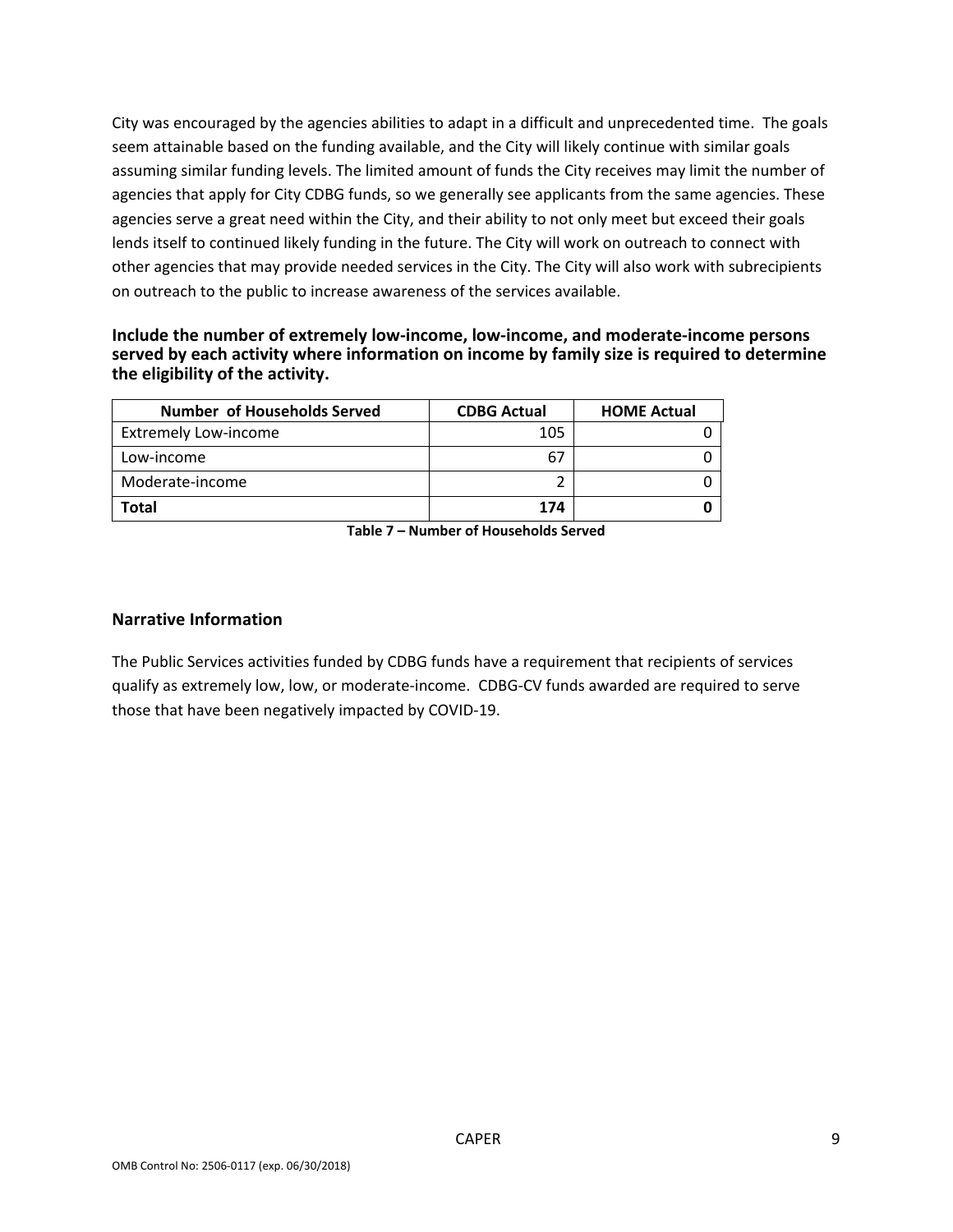## **CR-25 - Homeless and Other Special Needs 91.220(d, e); 91.320(d, e); 91.520(c)**

**Evaluate the jurisdiction's progress in meeting its specific objectives for reducing and ending homelessness through:** 

## **Reaching out to homeless persons (especially unsheltered persons) and assessing their individual needs**

The Marysville Police Department (MPD) continues to visit homeless camps regularly with embedded social worker program to assess needs and offer services and resources. A North County unit of the Office of Neighborhoods was launched in March of 2018 in collaboration with Snohomish County and City of Arlington. The unit teams up with MPD and social workers go out into the field to identify, locate, and connect with homeless and vulnerable populations. The Social workers help individuals locate and navigate social and health services in an effort to foster long-term relationships and break the cycle of homelessness, mental health, and/or chemical dependency. Dozens of individuals have been placed in assessments for treatment, many have gotten in to treatment, and some have graduated treatment and training programs. The model has been so successful that an additional part time social worker has been brought on to expand the outreach capacity.

The City works with the County, which has refined its outreach and encampment system aimed at engagement of persons living in encampments or other places not meant for human habitation, particularly those who are chronically homeless, with its partner agencies: the Compass Health PATH Program, Volunteers of America and Catholic Community Services. These agencies conduct coordinated entry intake and assessment for this population to ensure access to homeless housing and services. A single number to call (2-1-1, available 24 hours a day) for reporting encampments/locations and services, and tracking in HMIS. All persons reported as living in encampments or places not meant for habitation are assessed with common tools and entered into the coordinated entry HMIS. Recent system enhancements also include the addition of behavioral health navigators to increase outreach and engagement of homeless persons with current, problematic mental health and/or substance abuse barriers. 2-1-1 provides assistance and flexible funding to help first responders meet the needs of homeless persons in crisis situations. These additions result in increased expertise and system capacity to engage homeless persons as well as the availability of more services that are tailored to the unique needs of individual households.

We issue/distribute information to a large e-mail distribution list that includes agency staff serving homeless and other vulnerable populations. This provides a useful vehicle for agency staff and outreach workers to stay informed of community resources or other opportunities that might assist in their work with connecting homeless persons with housing and services. Standardized assessment of needs occurs through the outreach and engagement team referenced above as well as homeless housing navigators specializing in different areas. Youth outreach workers engage and assess homeless youth throughout Snohomish County. Cocoon House opened a youth center in 2019 that provides resources for people ages 12 to 24 and their families. The facility provides direct access to mental health and substance abuse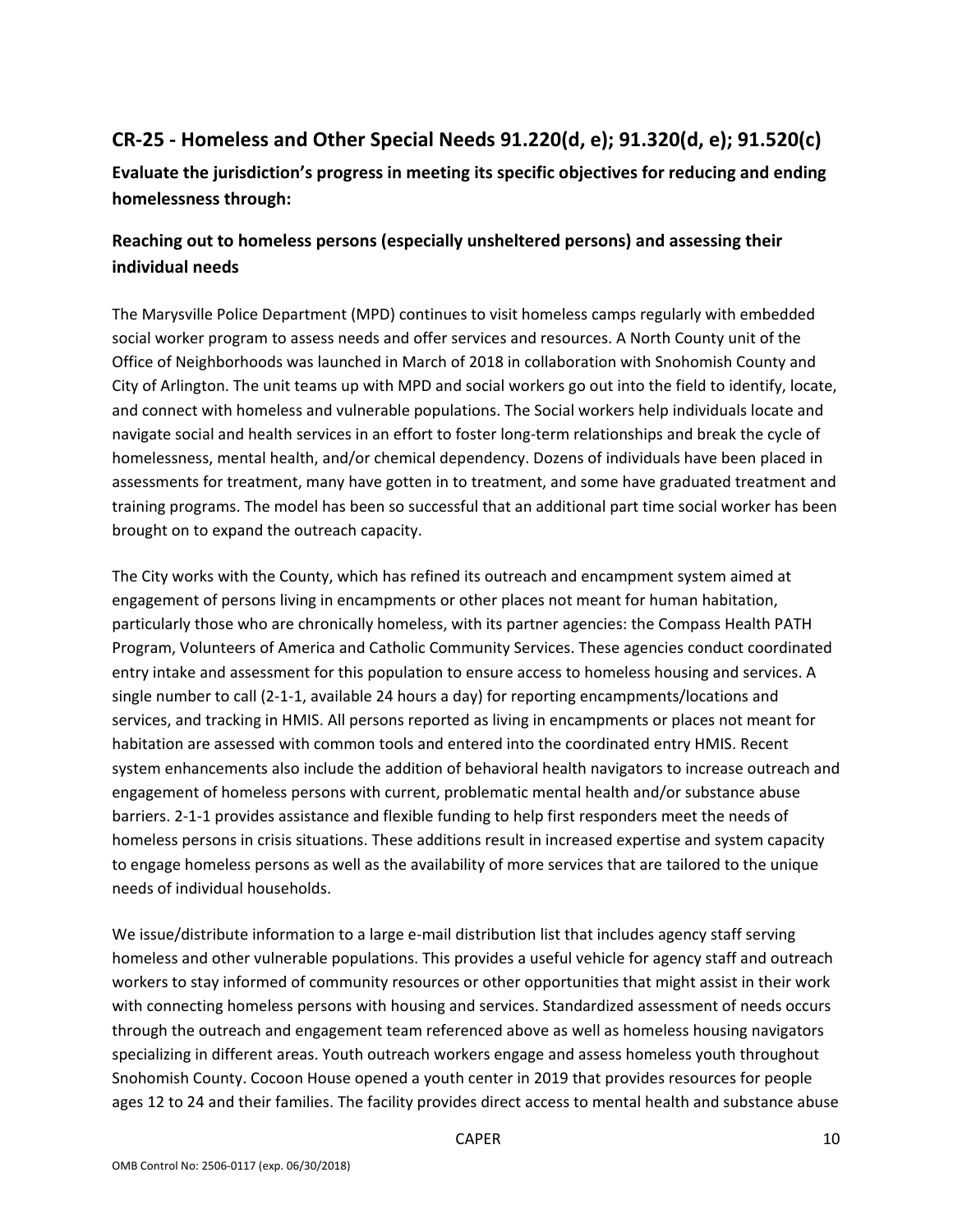services, educational opportunities and vocational resources and has been quite successful serving this population.

The Veterans Homeless Committee and navigators provide assessment and outreach to homeless veterans. DVS of Snohomish County provides coordinated entry assessment and navigation to families experiencing domestic violence. Mental health navigators and outreach and encampment team staff work to engage the chronically homeless with coordinated entry assessment and services. Assessment allows referral and connection to tailored services based upon need and leads to individualized action plans that include housing stability, services tailored and specific to the identified needs, and more specialized assessments (mental health, chemical dependency, etc.) as needed.

#### **Addressing the emergency shelter and transitional housing needs of homeless persons**

**Helping low-income individuals and families avoid becoming homeless, especially extremely low-income individuals and families and those who are: likely to become homeless after being discharged from publicly funded institutions and systems of care (such as health care facilities, mental health facilities, foster care and other youth facilities, and corrections programs and institutions); and, receiving assistance from public or private agencies that address housing, health, social services, employment, education, or youth needs** 

Funds were awarded to Housing Hope, which provides transitional housing in conjunction with comprehensive supportive services and permanent supportive housing to families and individuals who are homeless or at risk of becoming homeless. In PY2019, Housing Hope expected to serve 20 families, but exceeded that goal and served 27. All of the 27 homeless or at risk of homelessness families served, maintained their current rental housing or moved to other permanent stable housing, exceeding the expected 16 of 20 families. Individuals also exceeded expectations in the areas of increasing their ability to obtain and maintain employment as well as securing additional disability related income.

Supportive services provided by Housing Hope provide clients with education, skill building, parenting classes, job training, and more which allows them to obtain and maintain employment, stabilize family units, as well as secure income.

Funds awarded to Catholic Community Services and Homage Senior Services of Snohomish County provide services to low income seniors and disabled adults. Many of the repairs and chore services provided, result in individuals being able to stay in their homes and retain their independence rather than becoming homeless or being forced into assisted living establishments. The Meals on Wheels program provided 18 unduplicated Marysville residents meals delivered to their homes, improving their health and independence. The entire program served a total of 159 residents 24,276 meals. The Meals on Wheels program was even more important in recent times due to the vulnerability of the population it serves to COIVD-19.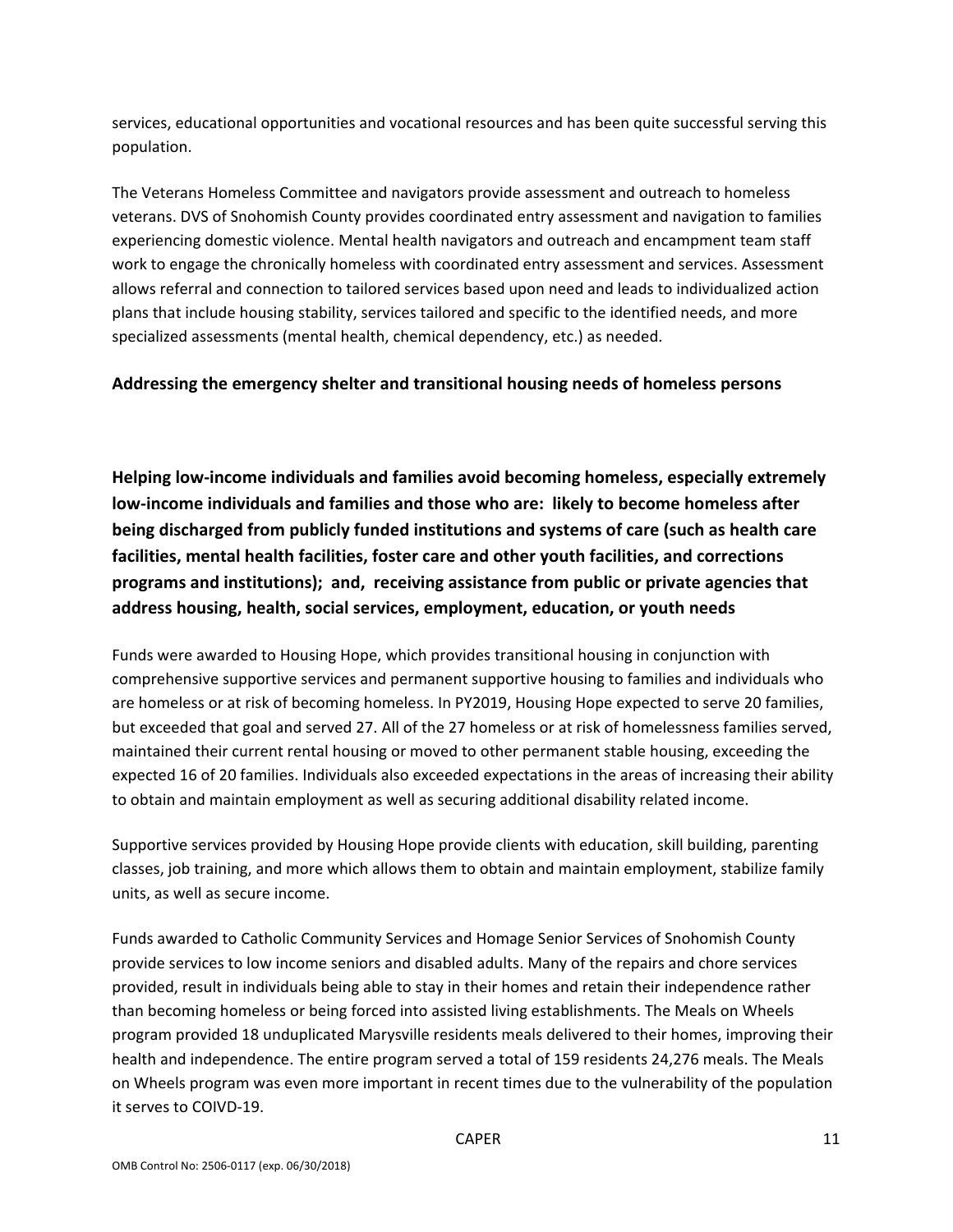Twenty five thousand dollars in CDBG-CV funds were awarded for rental assistance for those negatively impacted by COVID-19 in an effort to assist in maintaining current housing during the pandemic. Additional \$25,000 in CDBG-CV funds were provided to assist at risk populations negatively impacted by COVID-19 with rental assistance.

**Helping homeless persons (especially chronically homeless individuals and families, families with children, veterans and their families, and unaccompanied youth) make the transition to permanent housing and independent living, including shortening the period of time that individuals and families experience homelessness, facilitating access for homeless individuals and families to affordable housing units, and preventing individuals and families who were recently homeless from becoming homeless again** 

The City allocated \$14,000 of CDBG funds that provided supportive services that address the needs of the homeless population. Specifically, funds were utilized by the organization for transitional housing with supportive services and permanent supportive housing to aid families in the transition to selfsufficiency. In PY2019, 100% of those served by these funds were able to maintain their housing or obtain other permanent stable housing. Eighty one percent of those served increased their ability to obtain and maintain employment. All of the goals set by this agency were not only met, but surpassed, and the success rate is greater than recent years.

Case Managers visit residents weekly at the facility Marysville CDBG funds aid in supporting, Beachwood Apartments. Case managers address daily problems, reinforce successes and offer guidance including basic education, access to child support, legal remedies, quality childcare, and preparation for employment. Residents can utilize rent subsidies they've earned during their successful stay in the Transitional Living Program when they move on to permanent housing. This program has been, and continues to be successful, continually exceeding its annual goals.

Using the CDBG funds available, the City will continue to work to reduce and work toward ending homelessness in Marysville by providing funds to nonprofit organizations such as Housing Hope that provide transitional housing with supportive services for families.

An additional \$16,000 in CDBG-CV funds were awarded to assist members of this population that have been negatively impacted by COBID-19.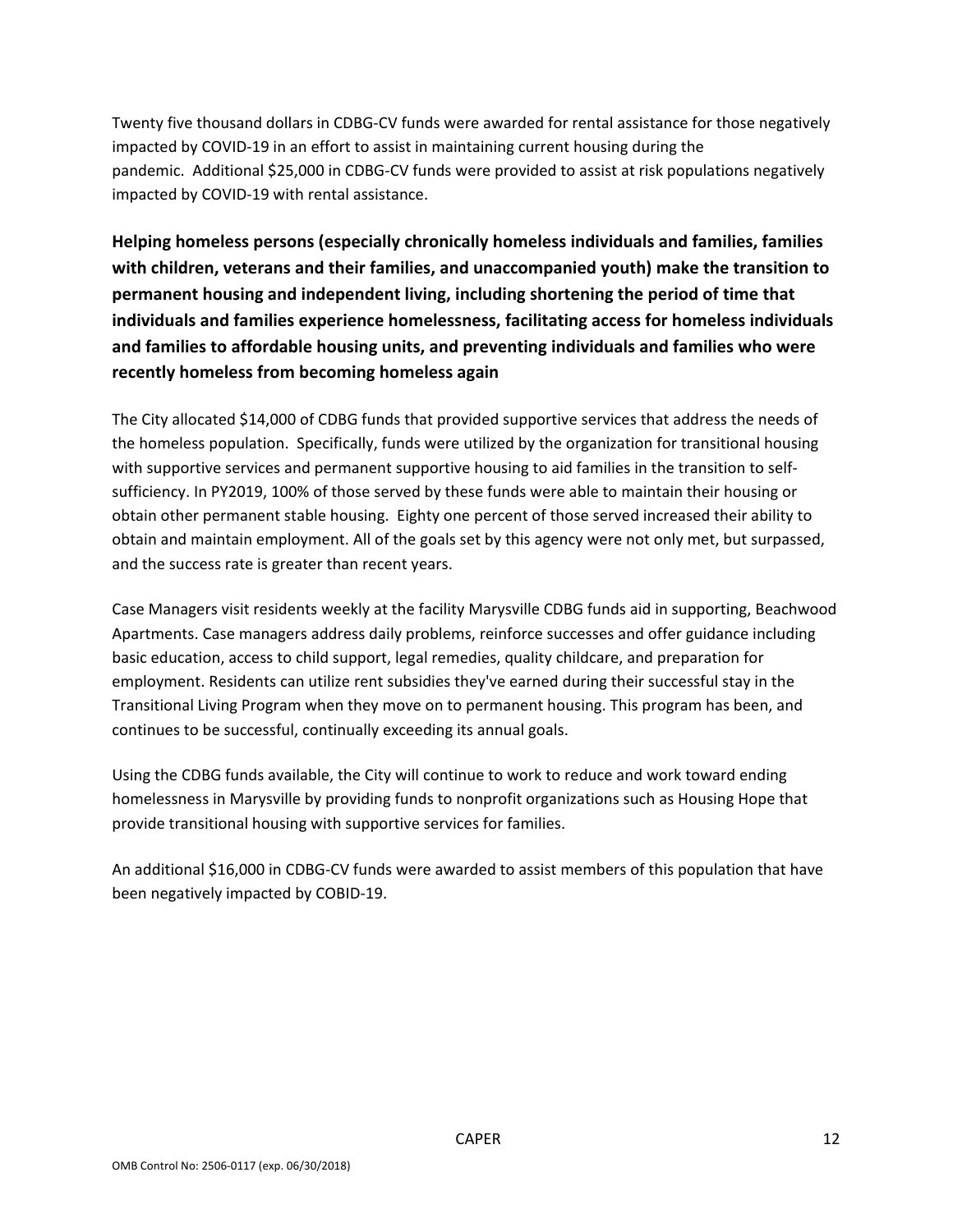## **CR-30 - Public Housing 91.220(h); 91.320(j)**

#### **Actions taken to address the needs of public housing**

The City works in conjunction with HASCO to achieve its public housing goals. HASCO owns 354 rental units in the City, 84 of which serve senior/disabled households. HASCO transferred ownership of the group home, Maud's House, with eight beds of short-term transitional housing for homeless families with children in Marysville to Volunteers of America.

During the 2019 program year, the Housing Authority of Snohomish County (HASCO) continued to administer HUD Section 8 Voucher programs that provide rental assistance to very low-income and extremely low-income households in Snohomish County. HASCO completed disposition of its public housing units as described below and continued to manage other units of assisted affordable housing in Snohomish County.

In November, 2015, HASCO completed a Section 18 disposition of its public housing unit. HASCO provided tenant protection vouchers to all of HASCO's public housing residents, who could choose to stay in their current unit or move with their voucher and continue to pay an affordable rent. HASCO operates the 30-unit development designated for people that are elderly and/ or have disabilities as rent-subsidized project-based voucher housing and operates the remaining units as affordable housing with below-market rents. The additional rental revenue received at those properties under that operating model allows HASCO to address the current and future capital needs of the properties, as well as increase the energy and water efficiency of the properties. In addition, HASCO plans to undertake property maintenance activities to provide safety, energy-efficiency, and accessibility.

## **Actions taken to encourage public housing residents to become more involved in management and participate in homeownership**

During the 2019 program year, HASCO undertook the following activities to encourage its program residents to become more involved in management and participate in homeownership programs:

• Continued to have a resident Commissioner on its six-member Board of Commissioners which provides an important voice on the Board and represents the interests of residents.Continued to convene the Resident Advisory Board, comprised of Section 8 Housing Choice Voucher program participants, to assist in the development of the annual Public Housing Agency Plan.Continued to print and distribute quarterly newsletter for Section 8 Housing Choice Voucher Program participants. The newsletter is designed to inform residents of activities at HASCO and to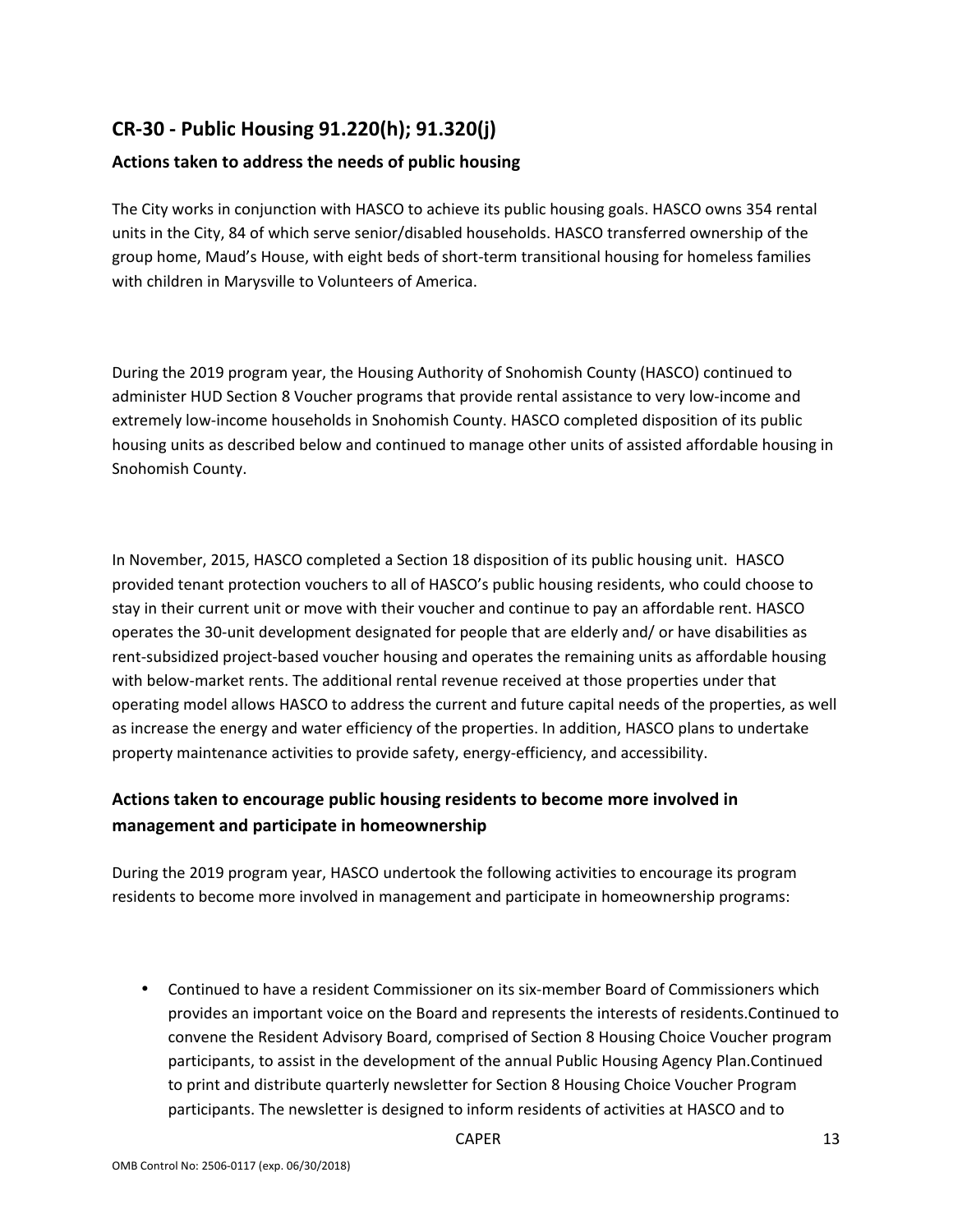provide information on ways residents can become involved in HASCO activities, such as the resident Board Commissioner position and the Resident Advisory Board. Newsletters also feature articles about home safety and available resources in the community which could provide supplemental support to families who qualify.Continued to provide homeownership opportunities at three manufactured housing communities in Snohomish County. Continued to partner with HomeSight to provide purchase assistance and homeownership education and counseling for purchasers of homes at these properties.Continued to provide the Manufactured Home Replacement Program at two senior (55+) manufactured housing communities. The program replaces outdated pre-HUD code homes with HUD-code, energy-efficient manufactured homes.Continued to have its Community Services Manager make referrals to classes on homeownership offered by HomeSight, Housing Hope, or other agencies.The Community Services Department has increased to provide additional support to clients and members of the public by hosting Lobby Days once a week in the main office. A staff member from the Community Services Department is available to answer questions, make referrals, and share resources with individuals and families who qualify.

#### **Actions taken to provide assistance to troubled PHAs**

The only PHA active in Marysville is Housing Authority of Snohomish County (HASCO). HASCO has proven to be a vital asset not only to Marysville, but to the County as a whole in providing affordable housing and adapting to the changing needs of the populations it serves.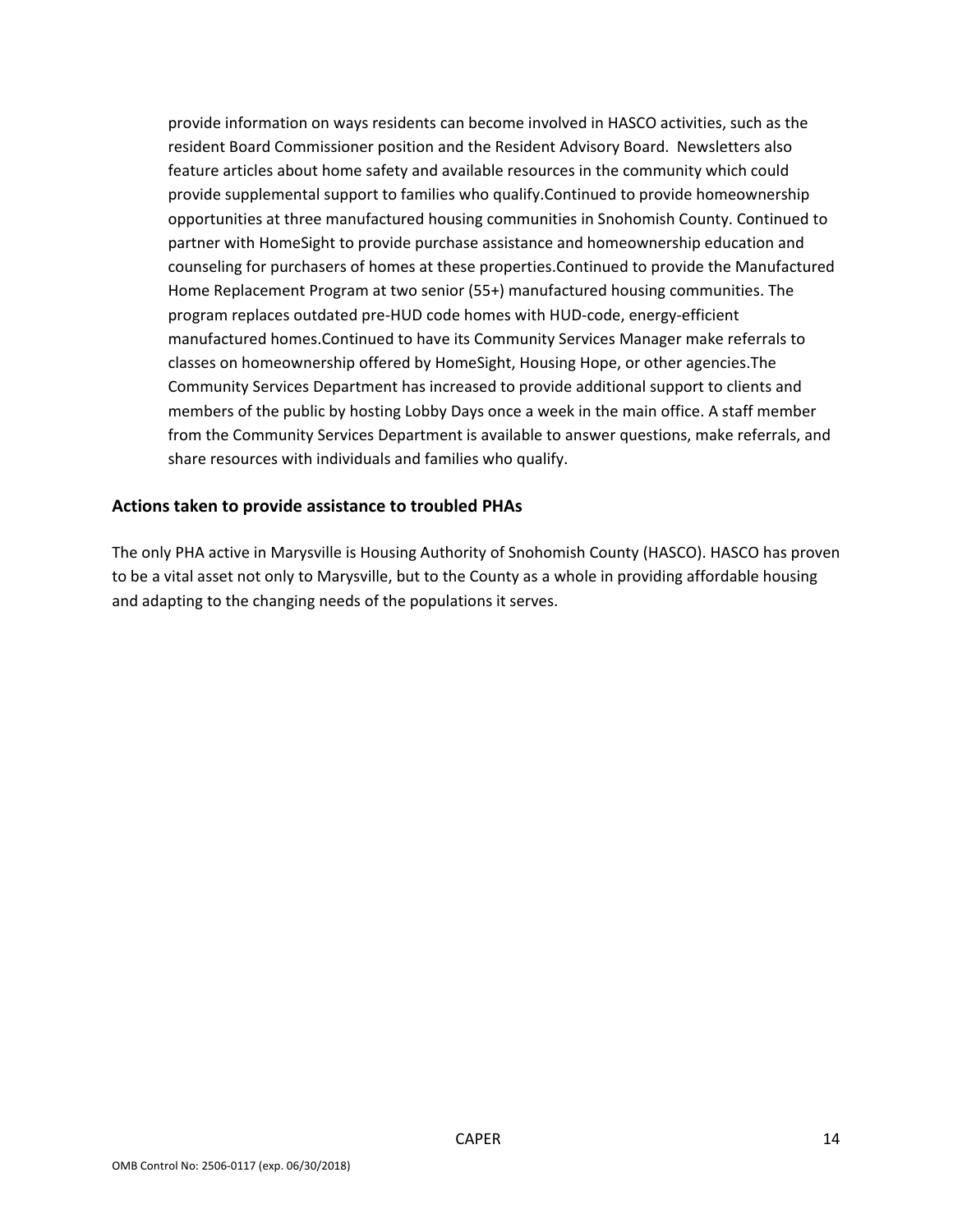## **CR-35 - Other Actions 91.220(j)-(k); 91.320(i)-(j)**

**Actions taken to remove or ameliorate the negative effects of public policies that serve as barriers to affordable housing such as land use controls, tax policies affecting land, zoning ordinances, building codes, fees and charges, growth limitations, and policies affecting the return on residential investment. 91.220 (j); 91.320 (i)** 

During the 2019 program year, the City worked to reduce barriers to affordable housing by awarding CDBG funds to projects that help develop or maintain decent and safe affordable housing for low-tomoderate income persons in our community. The City offers Residential Density Incentives, which allow developers increased density in exchange for rental housing permanently priced to serve nonelderly low-income households or designed and permanently priced to serve low-income senior citizens. These incentives are currently being reviewed to determine if revisions are necessary to encourage developers to take advantage of them or if alternative incentives should be developed.

The Snohomish County Assessor's Office administers a number of programs that help reduce property taxes for property owners with limited income. This includes a property tax exemption program for senior citizens and disabled persons with limited incomes and tax deferment programs for senior citizens, disabled persons, and other homeowners with limited incomes. Property tax exemptions are also available through the Washington State Department of Revenue for some types of affordable housing projects.

#### **Actions taken to address obstacles to meeting underserved needs. 91.220(k); 91.320(j)**

The leading obstacle to meeting underserved needs is the limited funding available to address all of the needs in the community. This has become an even greater obstacle in the past few years as the number of homeless and at risk of homelessness individuals and families has risen and availability of affordable housing has not increased proportionately. Additionally, with the negative impacts from the pandemic, more and more individuals and populations are in need of assistance.

Lack of overnight and emergency shelters has been identified as an ongoing problem as has the lack of affordable housing. The City has explored options and worked with local stakeholders to determine the best way to address these needs. City staff are part of a committee that will evaluate and score proposed projects to be funded with the 9% Low Income Housing Tax Credit Incentive in Snohomish County to support increasing affordable housing options in the County and hopefully the City.

The City participates in the County-wide partnership to end homelessness which helps research and identify trends and causes of homelessness and chronic homelessness. The Committee is working to finalize it's 5-year strategic plan, with attainable milestones and goals expected in the first year.

The Housing Authority of Snohomish County administers new rental housing vouchers County-wide that were awarded and brought on-line in the past few years for veterans and for families with children in, or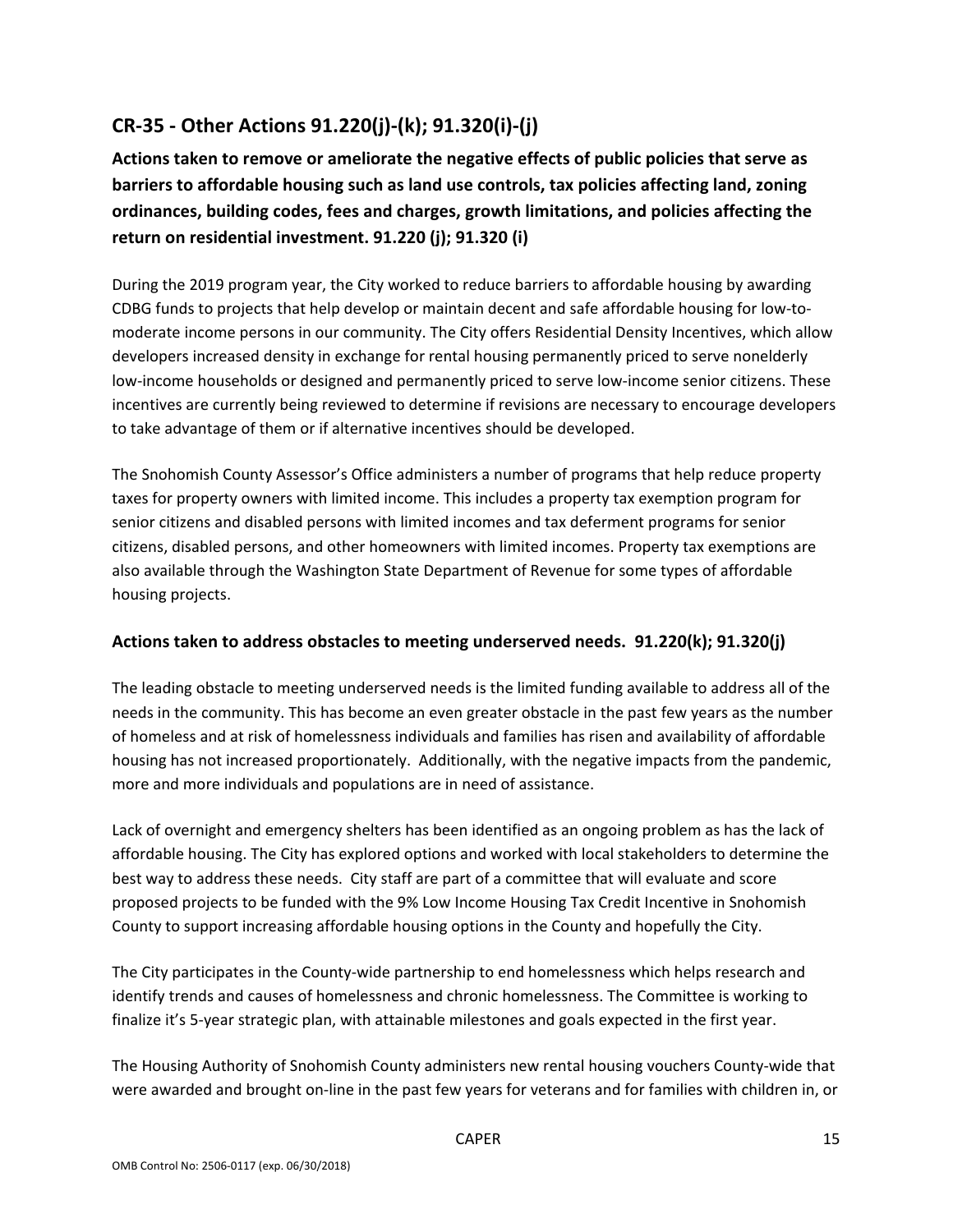at risk of being placed in foster care and for young adults exiting foster care.

#### **Actions taken to reduce lead-based paint hazards. 91.220(k); 91.320(j)**

The City continues to pursue the Lead-based Paint Strategy and Anti-poverty Strategy as described in the Strategic Plan to evaluate and reduce the number of housing units containing lead-based paint hazards and reduce the number of poverty level families. The City has worked with Subrecipients to ensure that clients are provided information regarding Lead-based Paint upon application for services.

The City requires subrecipients to notify clients of hazards of lead-based paint. These requirements are outlined in the Subrecipient Agreement. The subrecipient achieves this by giving each client a Lead Based Paint pamphlet and having them sign an acknowledgment of receipt. These documents are available for review upon HUD's request. This document is added to each client's permanent file. In addition, each client file folder has the below acknowledgment for staff:

*Home built after 1978 - LBP Requirements are not required.*

*Home built before 1978 - Each work order will include the following statement:*

*"The repair work does not exceed exceeds the threshold necessary for additional LBP testing. (If the work exceeds the threshold, and CDBG funds will be utilized, the necessary requirements will be followed and documented.)"*

Included in their Program Guidelines Manual are specifics of the hazards lead-based paint poses, how it can become airborne, HUD's regulations, and the subrecipient's specific practices for dealing with leadbased paint. The City has access to these client files upon monitoring visits. The City continues to ensure that this information is provided to clients by the subrecipient.

#### **Actions taken to reduce the number of poverty-level families. 91.220(k); 91.320(j)**

Service projects funded provide case management, employment and training support, and other supportive services that assist low-income and homeless persons obtain the skills, income, and other resources necessary to move towards self-sufficiency. Twenty-seven families were served by CDBG funds during PY2019, 27 of whom were able to maintain their current housing or transition to permanent housing and increase their ability to obtain and maintain employment.

Outreach during the challenges posed by the pandemic has continued. The city has worked to identify where the greatest need in our community lies and continues to work to connect those in need with available resources.

#### **Actions taken to develop institutional structure. 91.220(k); 91.320(j)**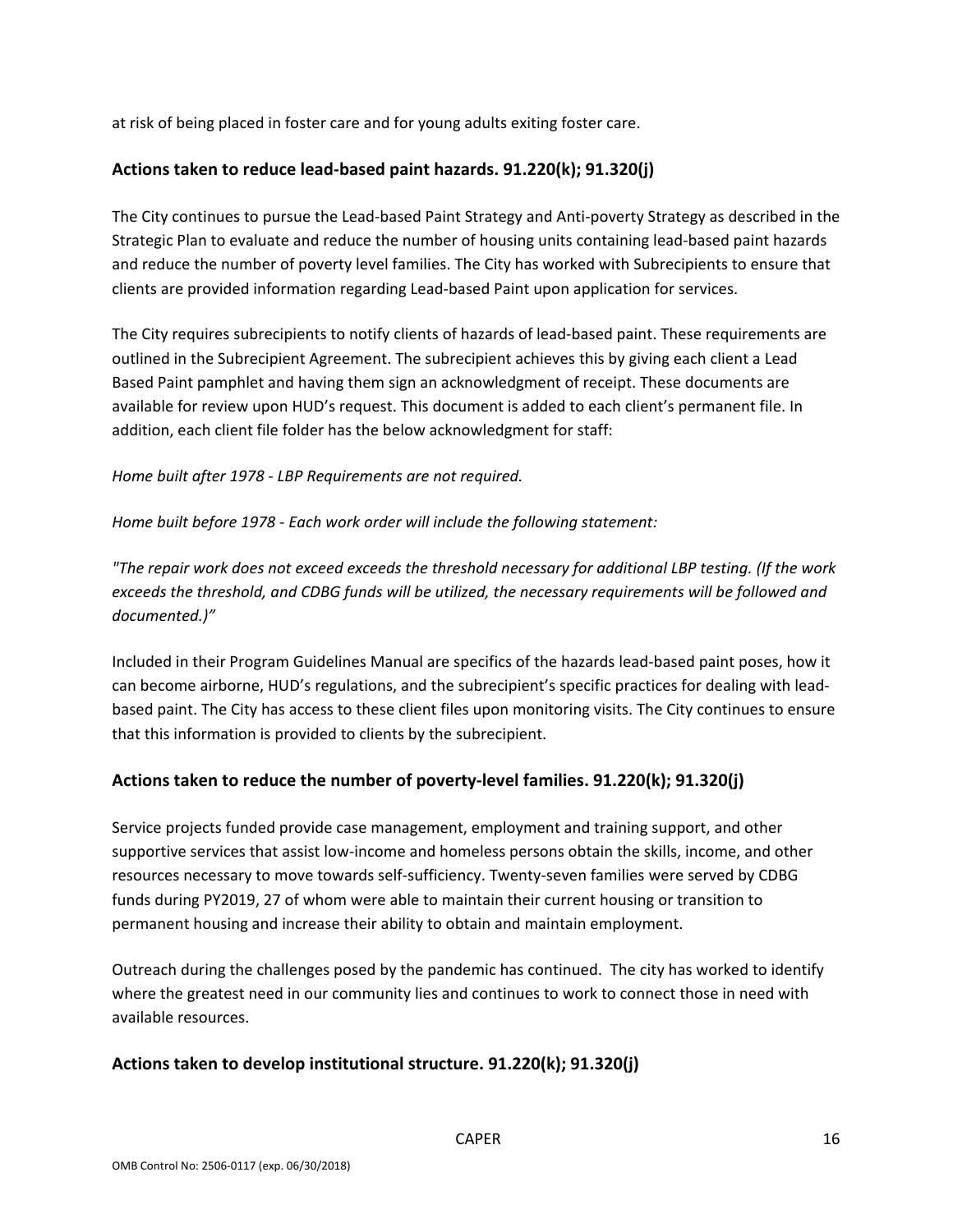Steps to increase communication and notice related to the CDBG application process have continued to be implemented this year. A brochure which highlights the ways in which CDBG funds have been utilized to enhance the community as well as how other private industry, nonprofit organizations, community and faith-based organizations, philanthropic organizations, and public institutions can apply for CDBG funds is developed and distributed annually. The City continues to add to it's database of contacts to distribute CDBG related funding material to.

## **Actions taken to enhance coordination between public and private housing and social service agencies. 91.220(k); 91.320(j)**

The City strives to continue local coordination efforts that link housing and service providers. Coordination is achieved through participation in various community partnerships and collaborative efforts, such as the Housing Authority of Snohomish County, and the Snohomish County Continuum of Care. The City has a representative on the Partnership to End Homelessness committee, which is dedicated to increasing coordination between housing, health and Homeless liaison agencies. These partnerships and collaborations provide ongoing opportunities for public and private agencies to coordinate and align efforts around housing, homelessness, direct services, and enhancing systems coordination. The Systems Coordination Committee of the Partnership to End Homelessness Governance Board has worked to develop a services crosswalk from a life domains matrix that is used by housing agencies to assess their clients' level of self-sufficiency in multiple areas such as mental health, employment, healthcare, etc. This crosswalk will ensure that housing agencies are connecting their clients to the services that are appropriate to meet their needs.

## **Identify actions taken to overcome the effects of any impediments identified in the jurisdictions analysis of impediments to fair housing choice. 91.520(a)**

The major impediments to fair housing opportunities identified in Snohomish County and the City of Marysville included the lack of information and referrals of housing complaints to appropriate agencies; a likely pattern of discrimination against people with disabilities; limited transit options for low income, disabled, senior residents and refugees; and a likely pattern of mortgage lending discrimination against people of color. The City is working with Community Transit on adding additional routes and stops in areas of need and in areas with large expected population increase.

The City works to raise public awareness and understanding of fair housing choice by posting brochures and resources in public City spaces, displaying educational posters, and providing information on the City's website. Social media is another tool the City has implemented for outreach. Outreach and education materials are also available thru the Housing Authority of Snohomish County's (HASCO) webpage.

The City has taken steps to improve knowledge of and access to resources related to Fair Housing utilizing its website, public access cable channel, as well as in public buildings, social media, and at City Sponsored functions.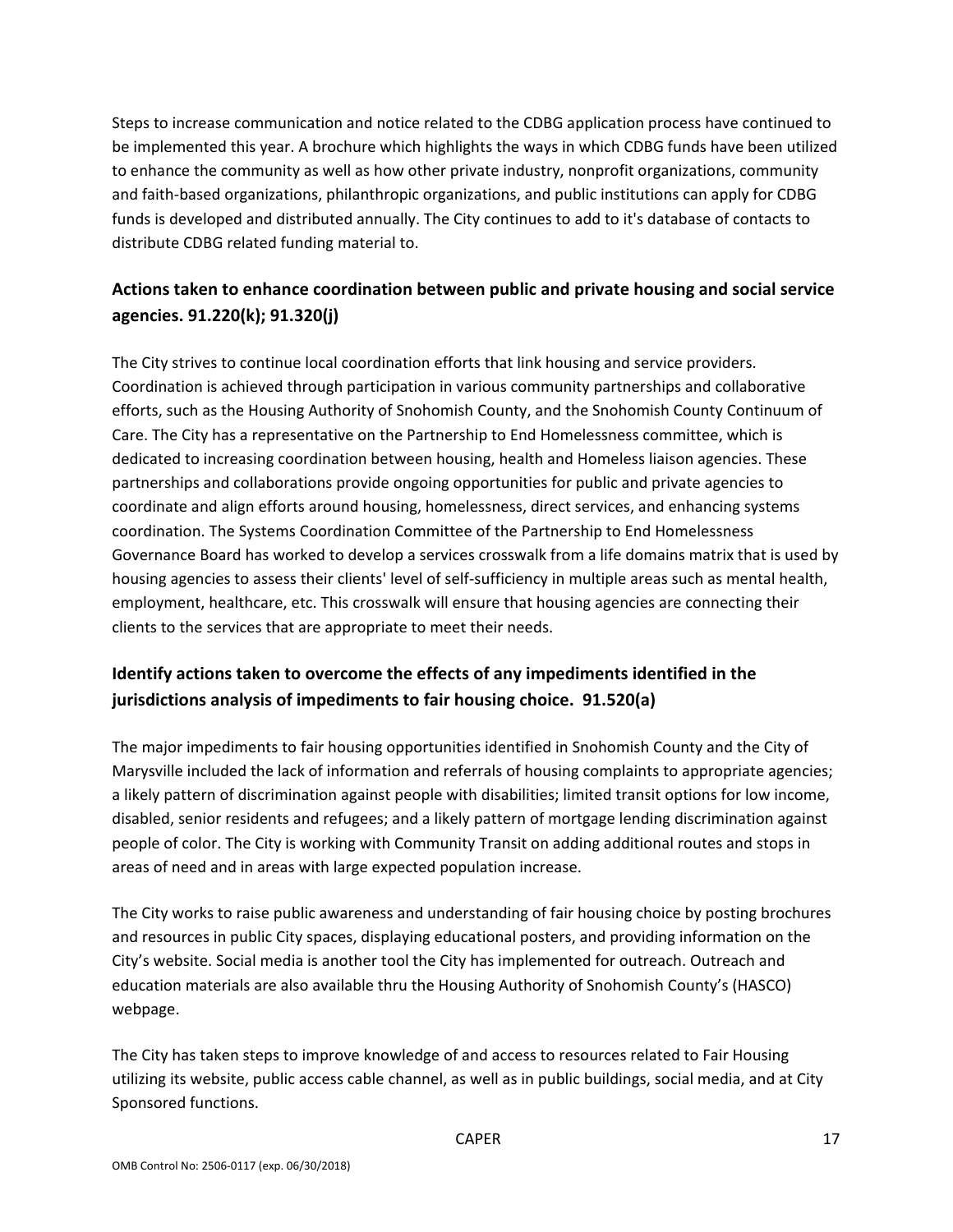## **CR-40 - Monitoring 91.220 and 91.230**

**Describe the standards and procedures used to monitor activities carried out in furtherance of the plan and used to ensure long-term compliance with requirements of the programs involved, including minority business outreach and the comprehensive planning requirements** 

Organizations selected to provide services utilizing CDBG funds sign an agreement which outlines roles and obligations of the City and subrecipient, and provides a framework for monitoring. Organizations awarded funds are required to provide quarterly reports as well as other reports throughout the year as determined by the specific type of project. All CDBG funded activities, which qualify under Low/Mod Limited Clientele (LMC) benefit, are required to collect data and report the number of clients served by income, race/ethnicity, and head of household.

#### **Citizen Participation Plan 91.105(d); 91.115(d)**

## **Describe the efforts to provide citizens with reasonable notice and an opportunity to comment on performance reports**.

Notice of a public comment period and public hearing were posted in the local paper, on the City's webpage, social media pages, and a 'News Flash' was released inviting comment and participation at the virtual public hearing. Those signed up for notifications from the City webpage also receive an email. Notice of the public comment period and public hearing were provided in accordance with the Citizen Participation Plan and City public hearing notice requirements.

## **CR-45 - CDBG 91.520(c)**

## **Specify the nature of, and reasons for, any changes in the jurisdiction's program objectives and indications of how the jurisdiction would change its programs as a result of its experiences.**

No changes are proposed for the program objectives. The result of recent experiences has proven that those receiving Marysville CDBG funds are expending them in a timely fashion, and supporting populations and needs identified in the 2015-2019 Consolidate plan and 2019 Annual Action Plan.

## **Does this Jurisdiction have any open Brownfields Economic Development Initiative (BEDI) grants?**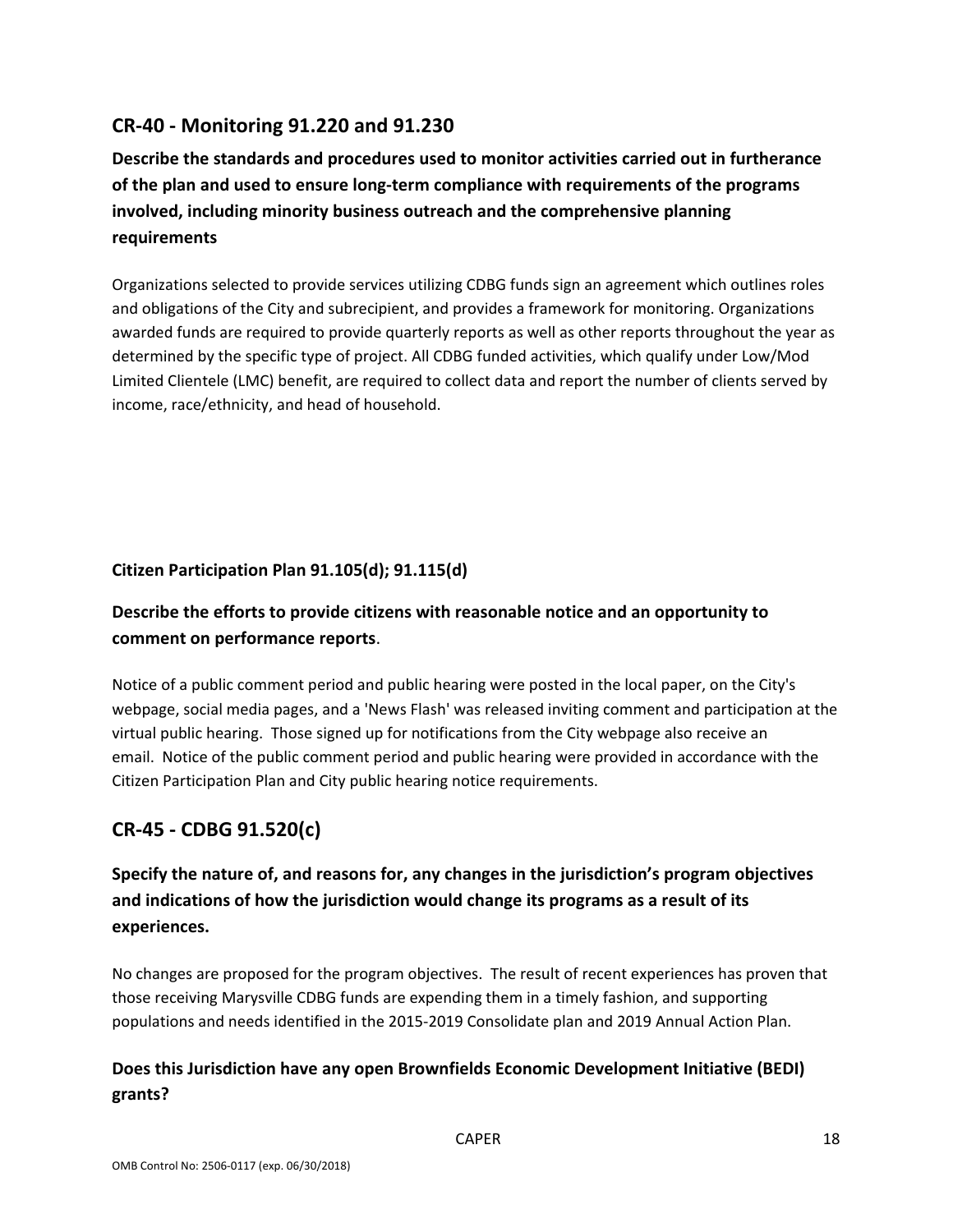**[BEDI grantees] Describe accomplishments and program outcomes during the last year.**